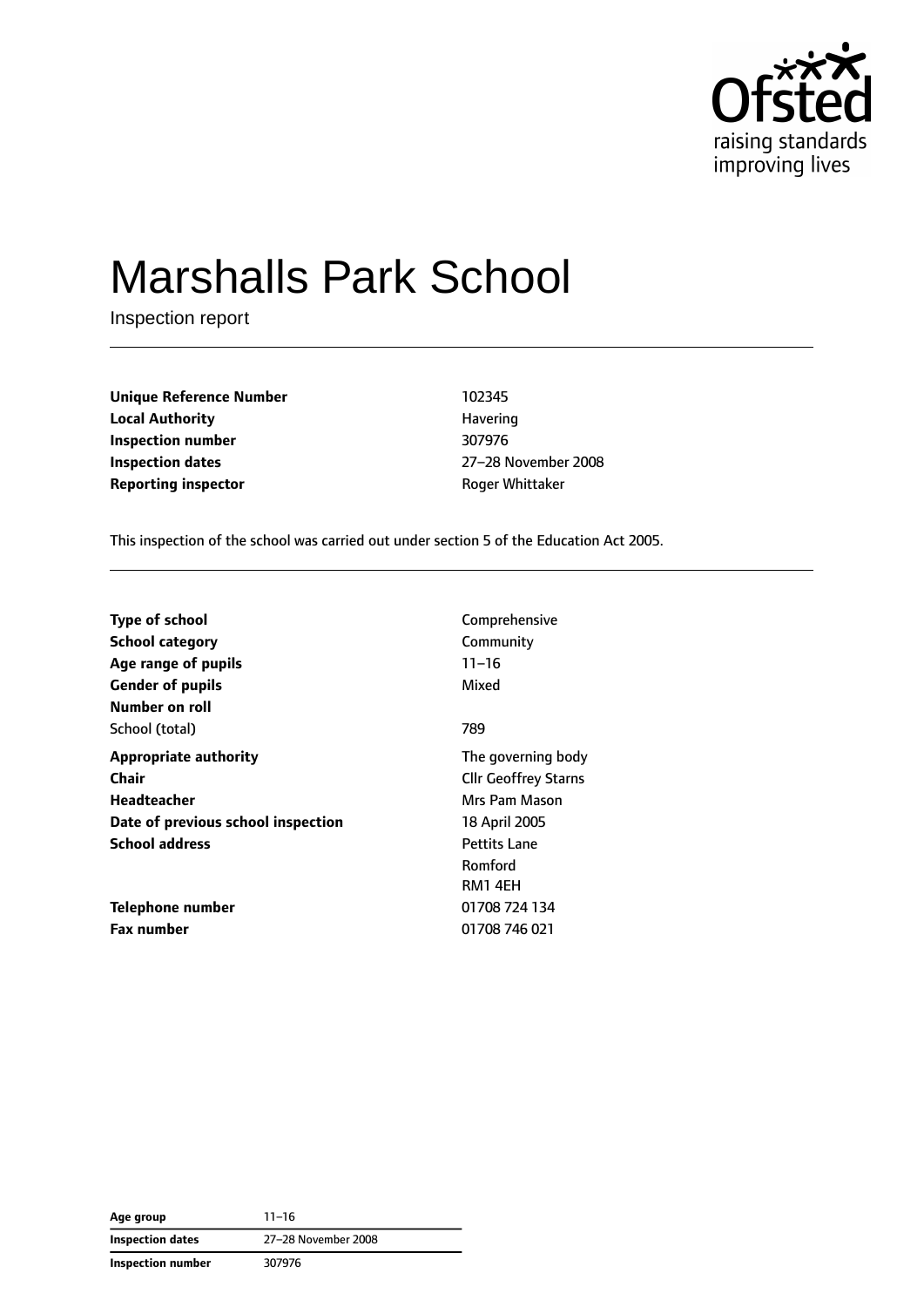.

<sup>©</sup> Crown copyright 2008

Website: www.ofsted.gov.uk

This document may be reproduced in whole or in part for non-commercial educational purposes, provided that the information quoted is reproduced without adaptation and the source and date of publication are stated.

Further copies of this report are obtainable from the school. Under the Education Act 2005, the school must provide a copy of this report free of charge to certain categories of people. A charge not exceeding the full cost of reproduction may be made for any other copies supplied.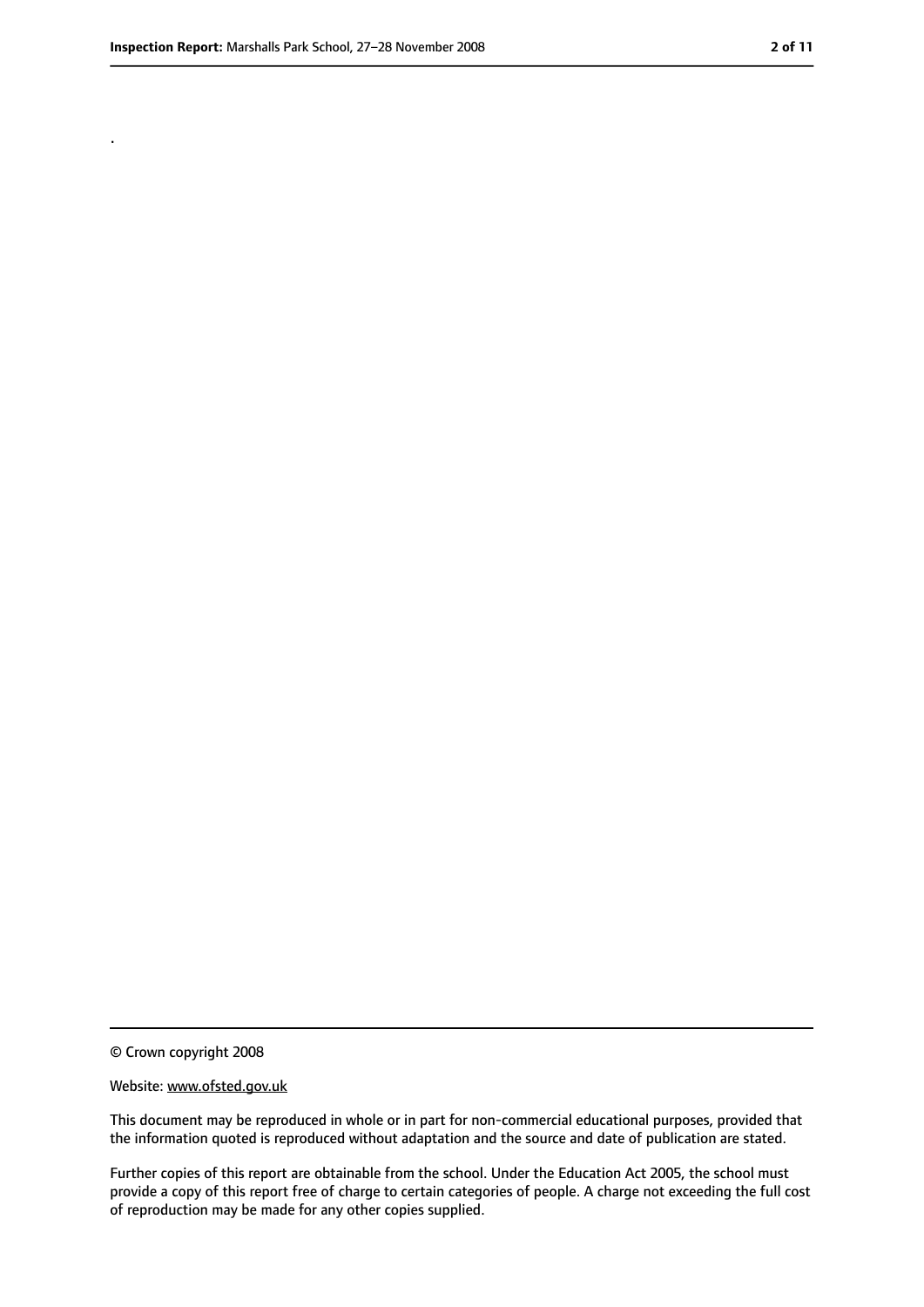# **Introduction**

The inspection was carried out by four Additional Inspectors.

#### **Description of the school**

Marshalls Park School is a smaller than average 11-16 comprehensive school. It was awarded Specialist Performing Arts status in February 2006. The socio-economic background appears high but the number of parents that have accessed further or higher education does not reflect this. Some 60% of the school's intake comes from three Havering LA primary schools. Attainment on entry is broadly in line with national standards. The percentage of students with learning difficulties and/or disabilities is below national levels. Students with moderate learning difficulties are the largest group. However, the percentage of students with statements of special educational need is above average. 8.1% of students are from minority ethnic groups, well below national figures, with only 0.8% of students whose first language is not English. There are more boys than girls in each year group.

#### **Key for inspection grades**

| Grade 1 | Outstanding  |
|---------|--------------|
| Grade 2 | Good         |
| Grade 3 | Satisfactory |
| Grade 4 | Inadequate   |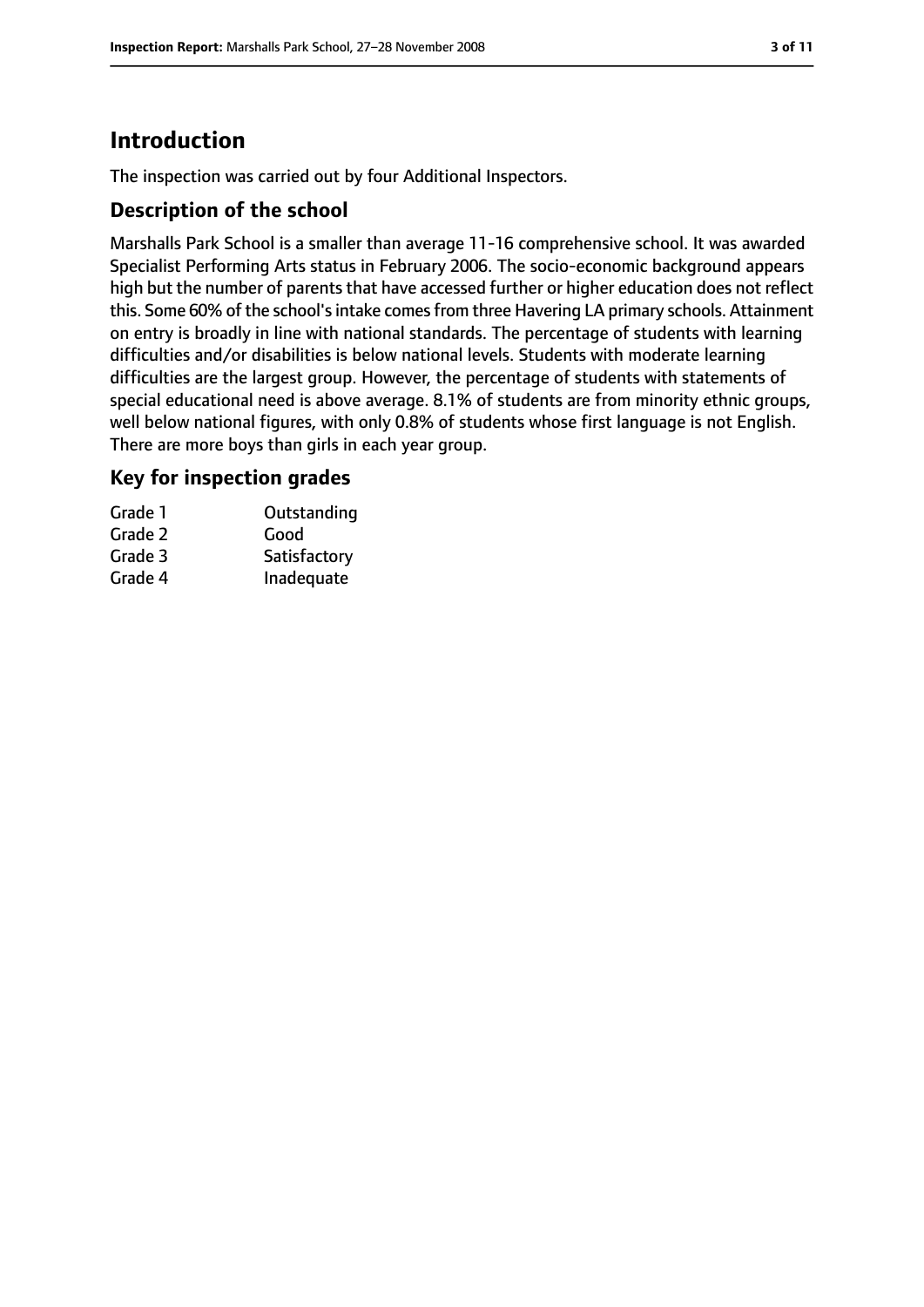# **Overall effectiveness of the school**

#### **Grade: 2**

One parent said of the school, 'My son has made great progress since starting at Marshalls Park School and I am very happy that he attends this school'. This is a good school. It not only enables students to reach good academic standards but also to develop into mature, well-rounded young people well prepared for the next stage of their education and life. Their personal development is good. Central to this are the strong sense of community and the very good relationships amongst staff and students that contribute to their achievement and enjoyment. Students involve themselves enthusiastically in the life of the school and, consequently, they take a pride in their school and are keen to do well.

Standards are above average in all year groups. Throughout their time at Marshalls Park School, students make good progress and their results in public tests and examinations at the end of Years 9 and 11 are above average. There has been a dip in the achievement for girls. However, the school acted quickly in identifying the causes. Curriculum and teaching and learning changes were made and have resulted in girls being on track to reach higher standards. This quick identification of and response to needs demonstrates the school's good capacity to improve. Good teaching and the students' positive attitudes are significant factors in explaining good academic standards. Lessons contain interesting and challenging activities to which students respond well. However, in a few lessons students are not sufficiently involved. This happens when activities do not enable them to work independently and when work is not accurately matched to their ability. In some lessons students do not know what level they are working at or how to improve. Systems for tracking and monitoring students' academic progress are in place but subsequent support is inconsistent.

The curriculum is good at Key Stages 3 and 4. The school continues to strive to ensure that the courses offered meet the needs of all students. Performing Arts college status is having an impact in developing a more varied experience for students and so developing their confidence in order to achieve the higher grades. Students in Years 10 and 11 are provided with a curriculum, which meets a wide range of their needs and interests through, for example vocational provision both at school and off site. There is a full range of extra-curricular and enrichment activities for the students and many of them get involved. Care, guidance and support for students are good. Students feel well cared for and are treated as individuals. Teachers know the students' needs well and there is a wide range of support systems in place.

The school is well led and managed. Staff are committed to getting the best from the students and teamwork is a key strength amongst all managers, teachers and support staff. The headteacher and school leaders have a clear view of the school's strengths and weaknesses. Improvements have been made since the last inspection. Links with partnerschools and support agencies are good. Improving leadership has resulted in good systems for using assessment data to inform curriculum and lesson planning. However, some leadership at all levels is still inconsistent and so restricts the pace of improvement. Marshalls Park School enjoys a good reputation in the local community, especially through good partnerships with primary schools and other agencies. Parents are supportive of the school.

#### **What the school should do to improve further**

■ Ensure the consistency of leadership, at all levels, so that it does not restrict the pace of improvement.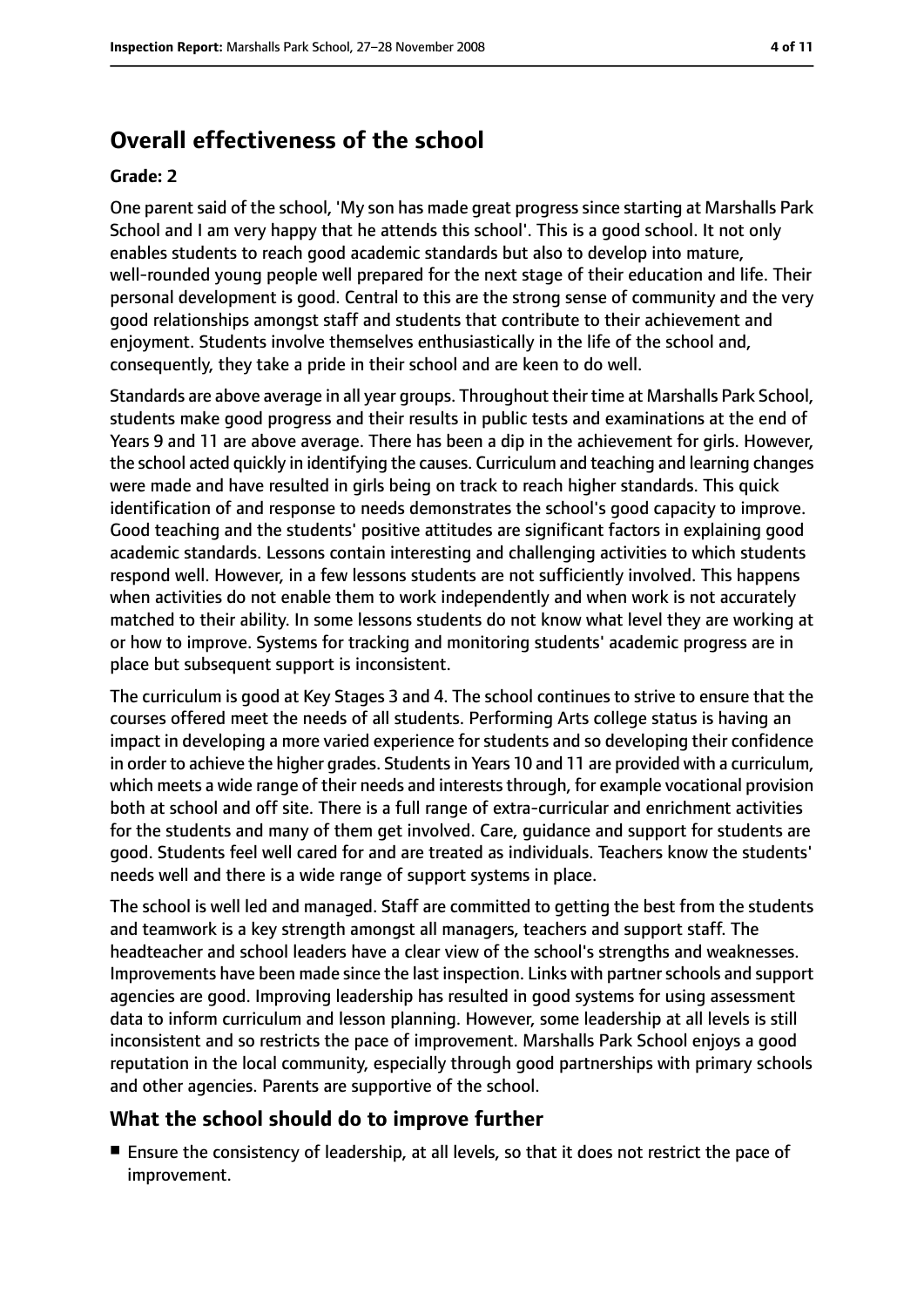■ Enable students to be more consistently involved in learning by increasing the opportunities for them to work on their own or in groups and for them to know what level they are working at and how to improve.

# **Achievement and standards**

#### **Grade: 2**

Students get off to a good start and make good progress throughout Key Stage 3, achieving above average results in national tests at the end of Year 9. Students consolidate their learning in Key Stage 4 and reach above average standards. The percentage of students who achieve 5 A\* to C grades and those who achieved these grades including mathematics and English, improved in each of the past three years. The schools' assessments and tracking of students' progress show that standards for the present Year 11 are on track to be higher in 2009.

The school has placed a high priority on improving students' progress. In particular, careful monitoring of any underachieving students leads to effective targeted support.

The school's improved focused support for the students with behavioural or moderate learning difficulties means that these students achieve as well as others in the school.

## **Personal development and well-being**

#### **Grade: 2**

Students have a positive attitude to learning. The good relationships they show improves their confidence and self-esteem and helps them to achieve. They are well behaved in lessons and around the school. They are courteous to adults, are polite and work very well in pairs or in groups. Students report that they feel safe in the school and know who to approach if they have concerns. Students say that bullying and racist incidences are rare and are dealt with swiftly. Student voice has strengthened and they feel confident to raise matters of concern. The school councillors take their duties seriously. They are pleased that they are able to offer suggestions about improving the environment of the school and feel that their issues are taken seriously.

Students have a clear understanding of how to lead a healthy lifestyle. High numbers of students take part in the many sporting activities that the school offers and appreciate the need for a balanced diet. Students are developing an understanding of living in a multi cultural society and show an appreciation of other cultures.

Students are prepared for their future economic wellbeing through well-structured work related activities and their good development of skills in literacy and numeracy.

# **Quality of provision**

### **Teaching and learning**

#### **Grade: 2**

Teaching and learning are good. Teachers have a high level of subject knowledge that is used successfully to raise students' confidence in their learning. Questioning is used well to share the ideas of the class, to stimulate discussion and to allow further development of thought. Students display good behaviour and positive attitudes in all lessons. Students say that they really enjoy their learning in the active lessons where they can develop independent thinking skills. In the most effective lessons, teachers have high expectations and use information and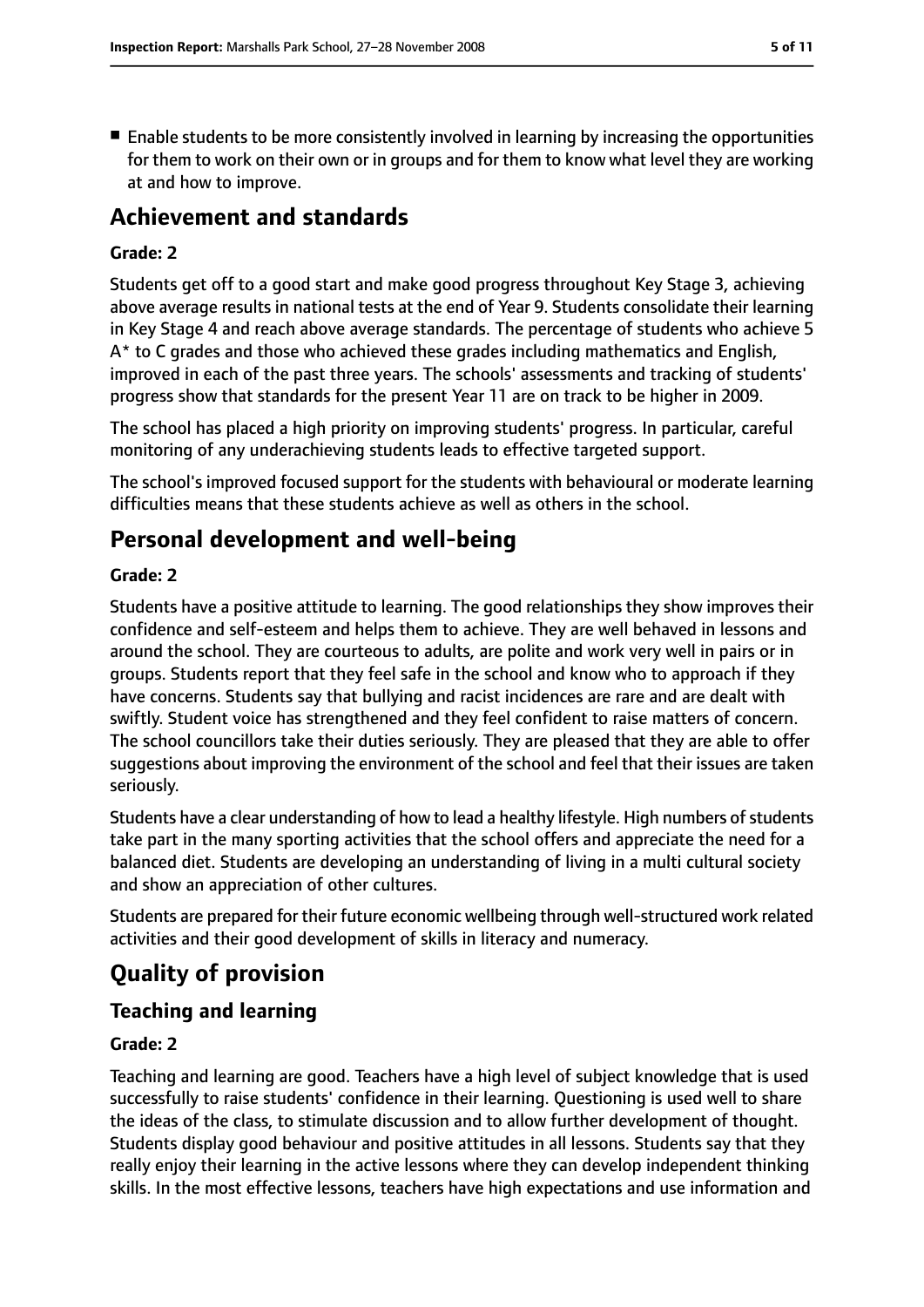communication technology to develop thought and independence. In most lessons, students' interest is sustained with a variety of tasks and appropriate challenge. However, in a few lessons learning is hindered because students do not know what level they are working at and how to improve.

Teachers have good subject knowledge and positive relationships stimulate students learning, for example, in an English lesson where subject specific language was enhanced through good independent group work. Students respond well and are determined to achieve their potential. All groups of students have their needs matched in lessons and this creates challenge for students. Relationships between students and staff are very good.

#### **Curriculum and other activities**

#### **Grade: 2**

The quality of the curriculum is good. An innovative broad and balanced curriculum provides good opportunities for students to progress and perform well. The school has undertaken a curriculum review and has improved the provision, particularly in the performing arts and this has encouraged the development of independent learning skills. There is a good range of option choices at Years 10 and 11, which are well suited to all levels of learners. For example, students can choose vocational courses, which are run as part of the collaboration with the local Further Education College. Provision for gifted and talented students, in areas such as drama, has allowed early GCSE entry and enabled them to start to study for AS level drama during Year 11. Students study citizenship and religious studies and there is a planned programme of personal, social and health education. This contributes significantly to their good personal development. There are wide and varied opportunities for enrichment activities through the extra-curricular programme especially in music, sport, drama and philosophy. The specialist school status is enhancing links with primary schools through a Year 5 and 6 drama club led by Year 9 students.

### **Care, guidance and support**

#### **Grade: 2**

There is good care guidance and support in this inclusive school, which contributes well to students' personal development and achievement. Students say that they feel safe and secure because the staff know them well and respond quickly to their needs. There are secure arrangements to ensure the safety of students, including robust child protection systems. Although academic guidance and tracking of students' progress has improved, there are inconsistencies in the application of these systems. All staff show a high level of commitment to meeting students' needs, often using the student's perspective to help teachers reflect on and improve practice. For example, the school took part in research to challenge discrimination and attitudes to difference. As a result, teachers are more confident to challenge such attitudes and behaviour and students find the environment supportive. There are good relations with outside agencies, who give additional support to students in need. There is a useful range of support available for those with differing learning needs.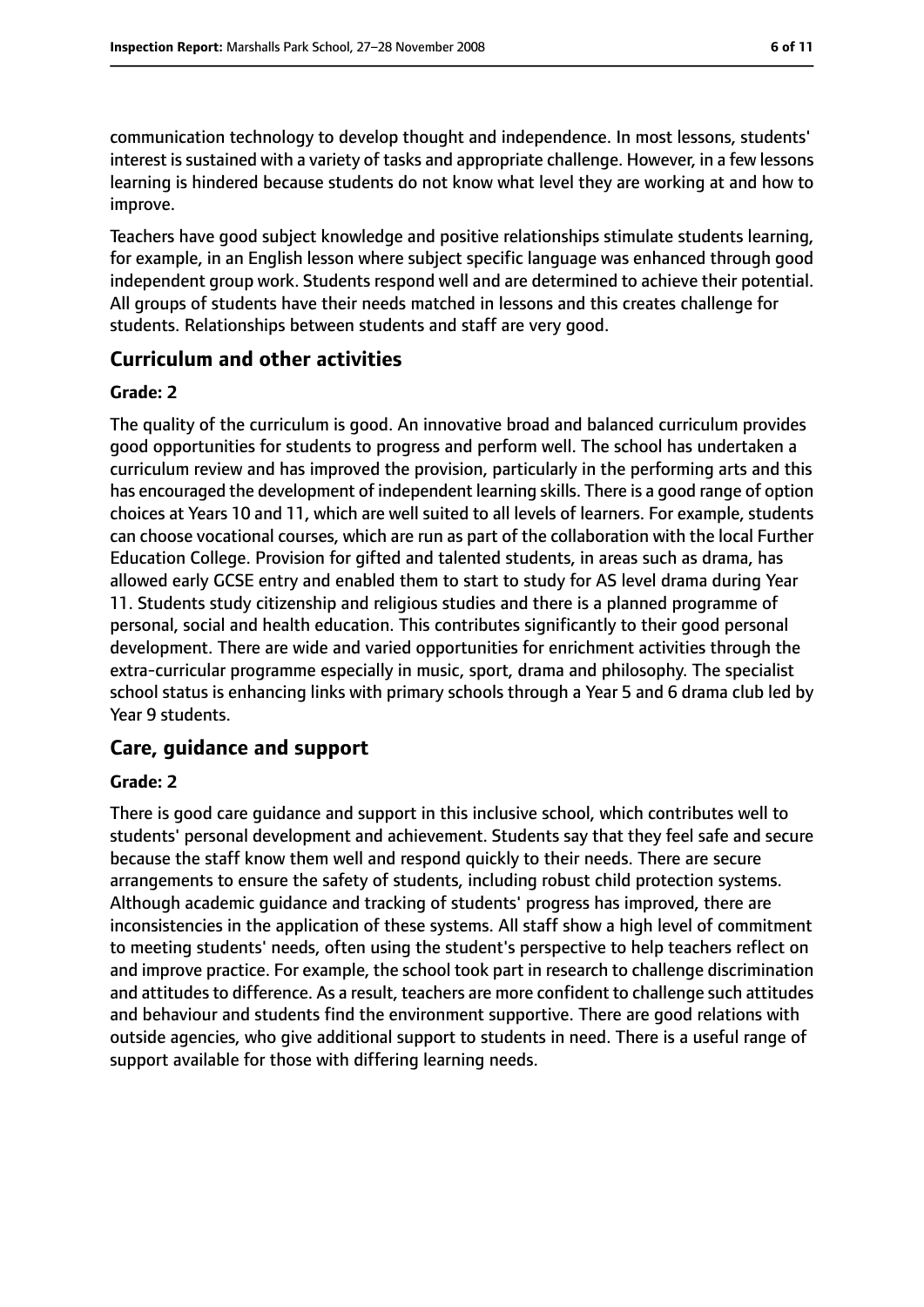# **Leadership and management**

#### **Grade: 2**

The leadership and the management of the school are good. The very effective headteacher has a clear vision for the future development of the school that is shared by all staff and pupils. The school's effective self-evaluation has led to greater accountability across the school and improvements in the leadership and management. However, the school recognises that there are still some inconsistencies in leadership at all levels. The school has systems for recording and analysing assessment data. While there has been improvement in practice there is some inconsistency across departments.

There are good links with outside agencies to support and promote community cohesion. The school's performing arts status is having a positive impact on the many aspects of its work. The school promotes equal opportunities well by providing a range of curriculum opportunities for all students. School governors are well informed and work effectively to fulfil their responsibilities. They evaluate the outcomes and provide strategic good support and direction for the school.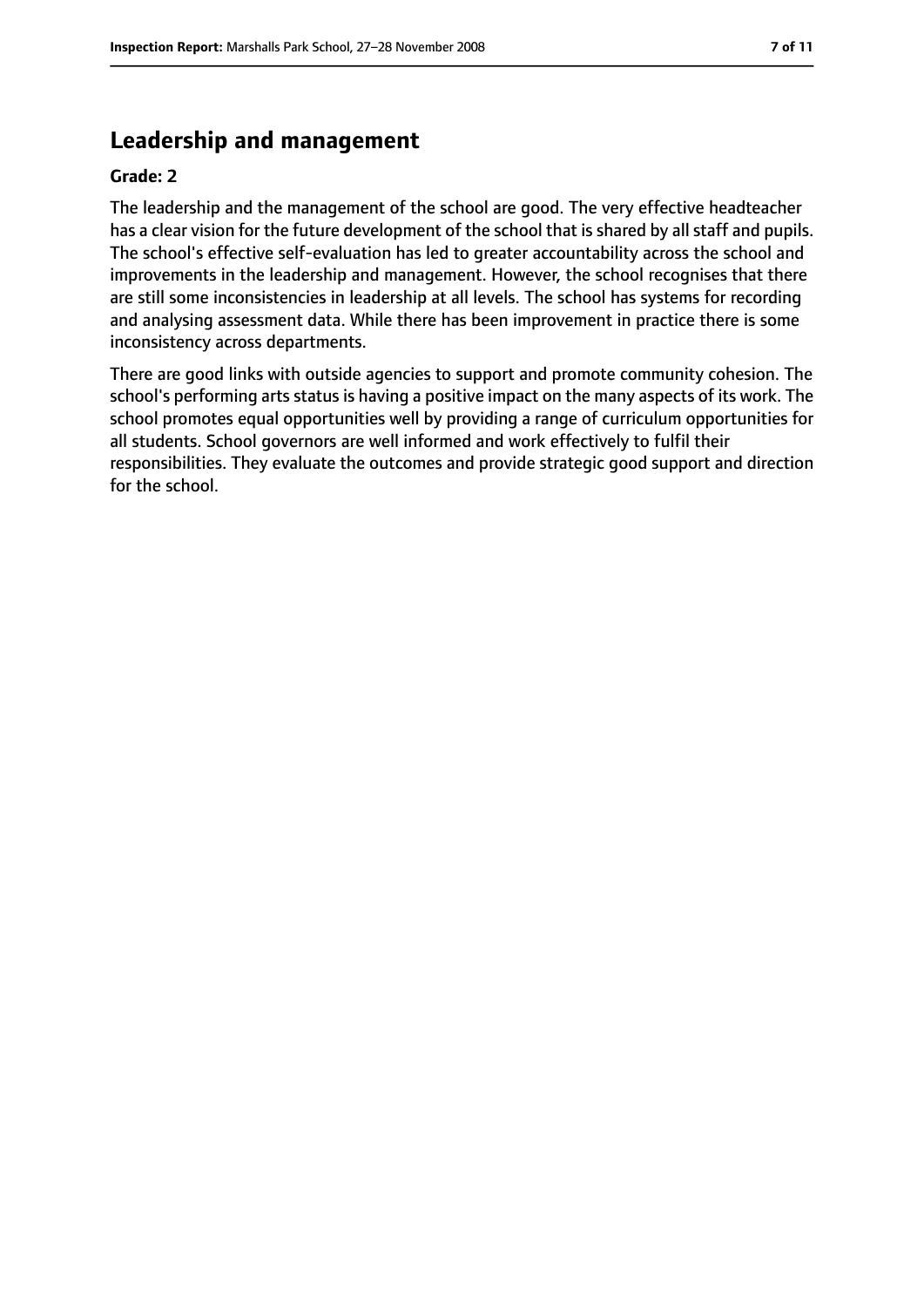**Any complaints about the inspection or the report should be made following the procedures set out in the guidance 'Complaints about school inspection', which is available from Ofsted's website: www.ofsted.gov.uk.**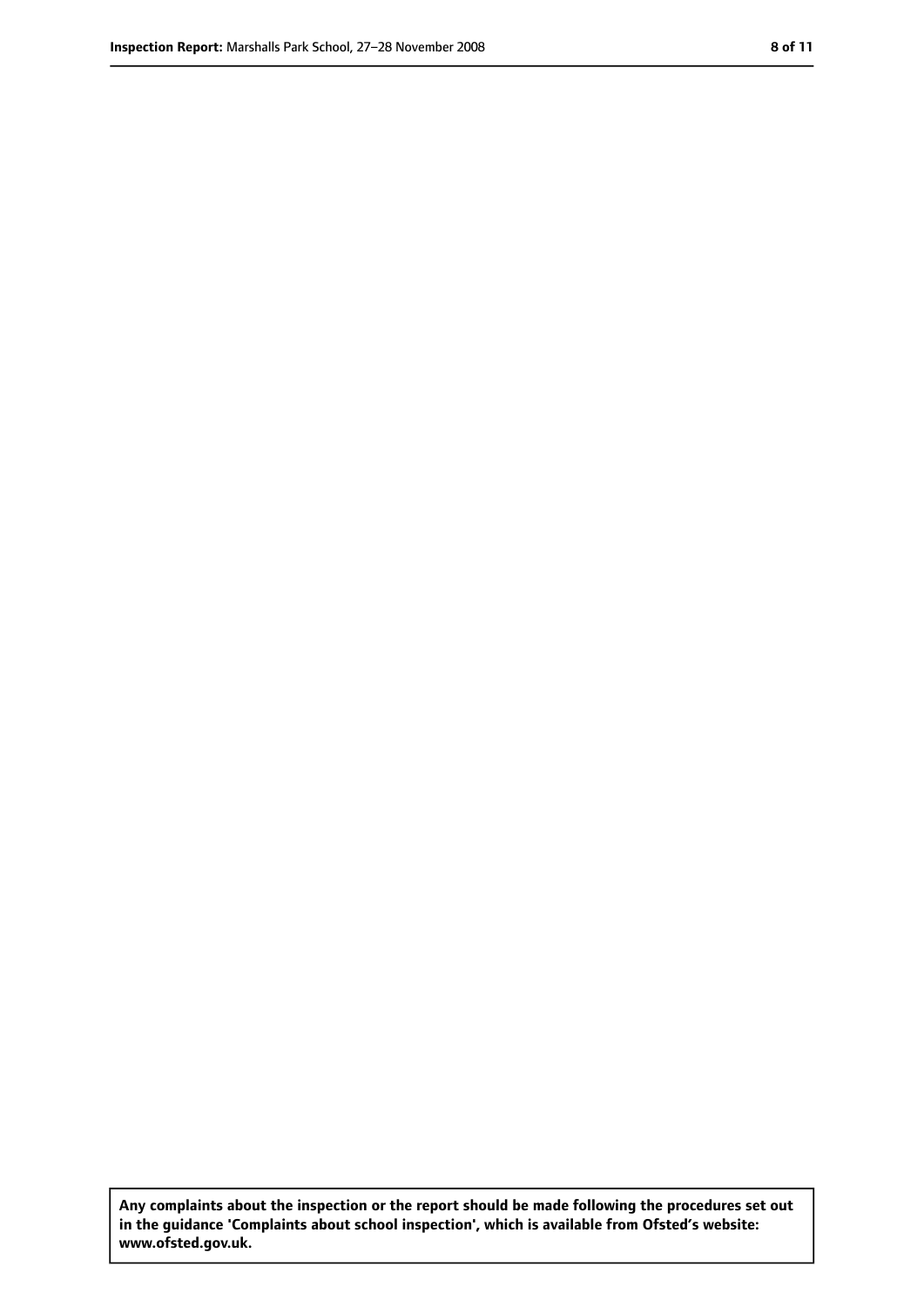# **Inspection judgements**

| $^{\cdot}$ Key to judgements: grade 1 is outstanding, grade 2 good, grade 3 satisfactory, and | School         |
|-----------------------------------------------------------------------------------------------|----------------|
| arade 4 inadequate                                                                            | <b>Overall</b> |

#### **Overall effectiveness**

| How effective, efficient and inclusive is the provision of<br>education, integrated care and any extended services in meeting the<br>needs of learners? |     |
|---------------------------------------------------------------------------------------------------------------------------------------------------------|-----|
| Effective steps have been taken to promote improvement since the last<br>inspection                                                                     | Yes |
| How well does the school work in partnership with others to promote learners'<br>well being?                                                            |     |
| The capacity to make any necessary improvements                                                                                                         |     |

#### **Achievement and standards**

| How well do learners achieve?                                                                                 |  |
|---------------------------------------------------------------------------------------------------------------|--|
| The standards <sup>1</sup> reached by learners                                                                |  |
| How well learners make progress, taking account of any significant variations  <br>between groups of learners |  |
| How well learners with learning difficulties and/or disabilities make progress                                |  |

#### **Annex A**

<sup>&</sup>lt;sup>1</sup>Grade 1 - Exceptionally and consistently high; Grade 2 - Generally above average with none significantly below average; Grade 3 - Broadly average to below average; Grade 4 - Exceptionally low.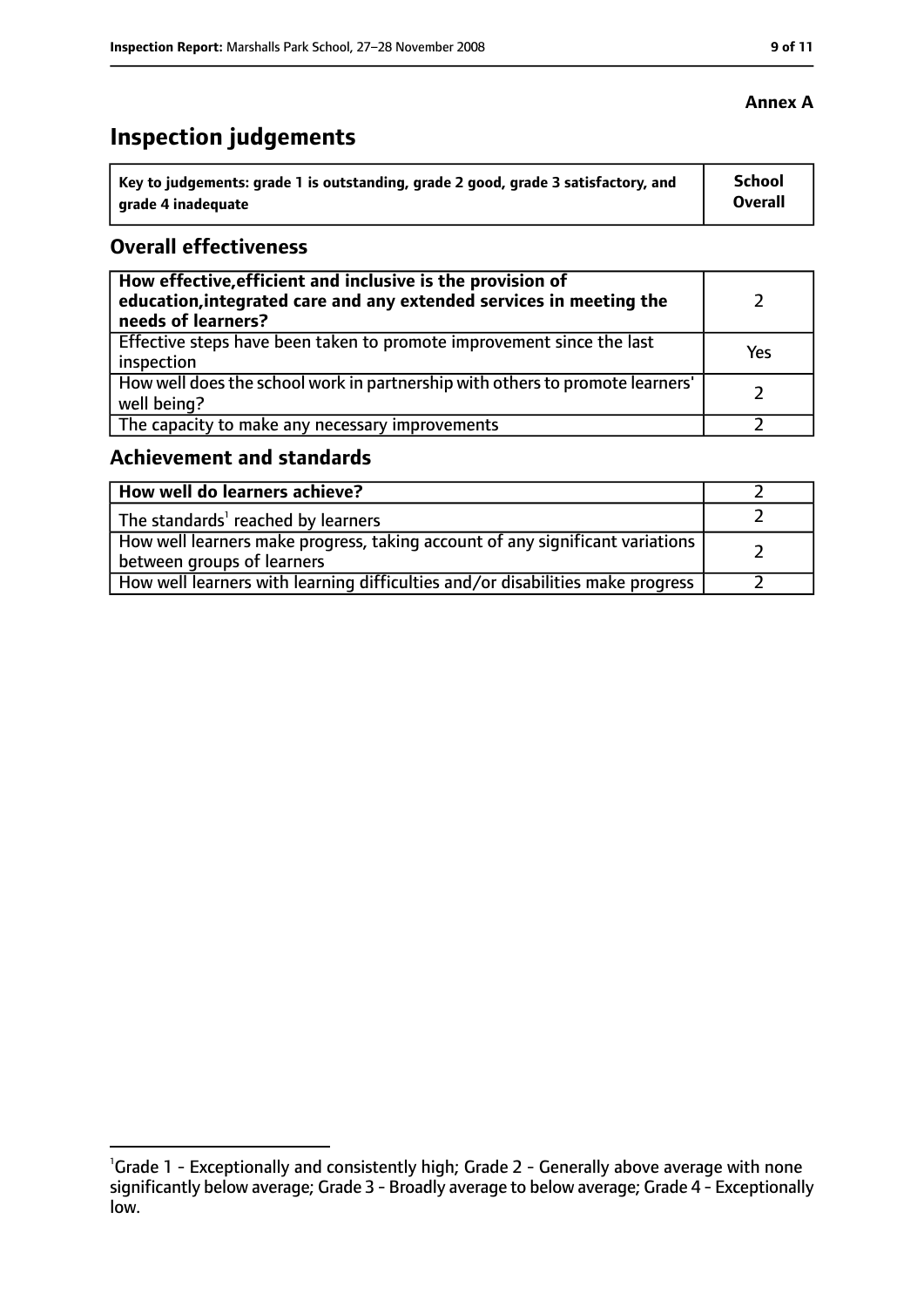### **Personal development and well-being**

| How good are the overall personal development and well-being of the<br>learners?                                 |  |
|------------------------------------------------------------------------------------------------------------------|--|
| The extent of learners' spiritual, moral, social and cultural development                                        |  |
| The extent to which learners adopt healthy lifestyles                                                            |  |
| The extent to which learners adopt safe practices                                                                |  |
| The extent to which learners enjoy their education                                                               |  |
| The attendance of learners                                                                                       |  |
| The behaviour of learners                                                                                        |  |
| The extent to which learners make a positive contribution to the community                                       |  |
| How well learners develop workplace and other skills that will contribute to<br>their future economic well-being |  |

# **The quality of provision**

| How effective are teaching and learning in meeting the full range of<br>learners' needs?              |  |
|-------------------------------------------------------------------------------------------------------|--|
| How well do the curriculum and other activities meet the range of needs and<br>interests of learners? |  |
| How well are learners cared for, quided and supported?                                                |  |

### **Leadership and management**

| How effective are leadership and management in raising achievement<br>and supporting all learners?                                              |     |
|-------------------------------------------------------------------------------------------------------------------------------------------------|-----|
| How effectively leaders and managers at all levels set clear direction leading<br>to improvement and promote high quality of care and education |     |
| How effectively leaders and managers use challenging targets to raise standards                                                                 |     |
| The effectiveness of the school's self-evaluation                                                                                               |     |
| How well equality of opportunity is promoted and discrimination eliminated                                                                      |     |
| How well does the school contribute to community cohesion?                                                                                      | フ   |
| How effectively and efficiently resources, including staff, are deployed to<br>achieve value for money                                          |     |
| The extent to which governors and other supervisory boards discharge their<br>responsibilities                                                  |     |
| Do procedures for safequarding learners meet current government<br>requirements?                                                                | Yes |
| Does this school require special measures?                                                                                                      | No  |
| Does this school require a notice to improve?                                                                                                   | No  |